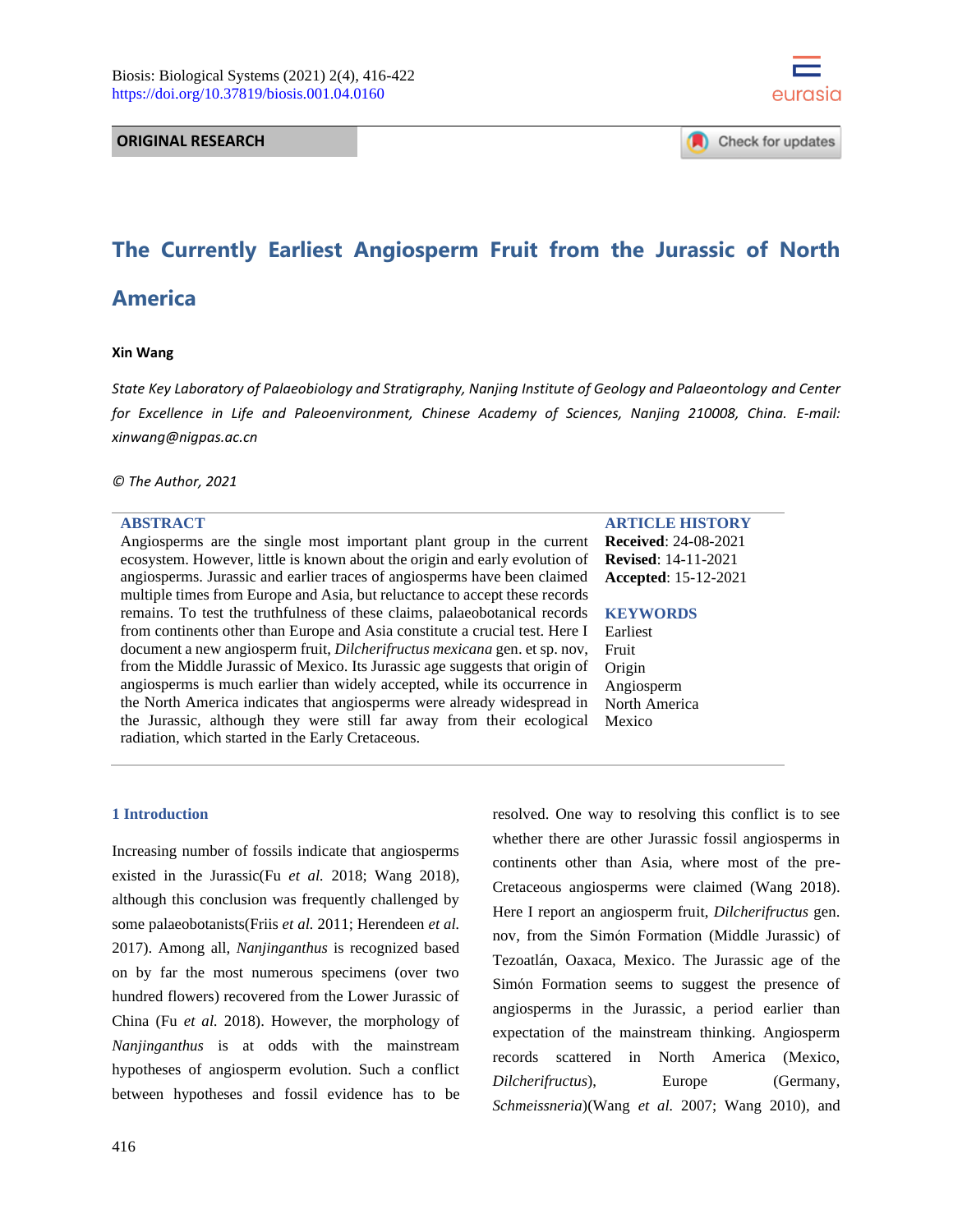Asia (China, *Nanjinganthus*) (Fu *et al.* 2018; Taylor and Li 2018) suggest that angiosperms were already intercontinentally widespread at least over the North Hemisphere in the Jurassic, refuting the obsolete "No Angiosperms Until the Cretaceous" conception(Scott *et al.* 1960; Friis *et al.* 2011; Herendeen *et al.* 2017).

# **2 Geological Settings**

The fossil was collected from an outcrop of the Simόn Formation near Tezoatlán, nine miles south of the city Tezoatlán, Oaxaca, Mexico. Previously, from this fossil locality, Wieland collected fossils of Cycadophytes in the early 1900s, later Delevoryas collected more fossil plants(Delevoryas 1968), and in November, 1968 Dr. David L. Dilcher collected the present and other specimens. Fossil plants and ammonites indicate an age of the Middle Jurassic for the Formation(Delevoryas 1968; 1969; Delevoryas and Person 1975).

The fossils are coalified compressions embedded in a yellowish siltstone. The specimens were photographed using a Sony ILCE-1 digital camera. Details of the fossils were observed and photographed using a Nikon SMZ-10 stereomicroscope equipped with a Canon EOS Rebel XSi digital camera. All photographs were saved in TIFF format and organized together for publication using a Photoshop 7.0.

#### **3 Results**

#### *Dilcherifructus* gen. nov.

**Generic diagnosis**: Fruit with depressions at both top and base, with a style in apical depression. Exocarpic epidermal cells polygonal or rectangular in shape, with straight cell walls. Stomata anomocytic, level with neighboring cells. Single seed enclosed by a pericarp

**Type species:** *Dilcherifructus mexicana* gen. et sp. nov.

**Etymology**: *Dilcher-,* for the collector, Dr. David L. Dilcher; *-fructus*, for fruit in Latin.

**Type locality**: Tezoatlán, nine miles south of the city Tezoatlán, Oaxaca, Mexico.

**Horizon**: The Simόn Formation, Tecocoyunca Group, the Middle Jurassic.

*Dilcherifructus mexicana* gen. et sp. nov

(Figure 1-3)



**Fig. 1**. General morphology of *Dilcherifructus mexicana* gen. et sp. nov and its details. UF18481- 38859. **Notes**: A. Three fruits (arrows) preserved on the same specimen, associated with unidentified branches and leaf. Bar  $=$  5 mm. B. Detailed view of the top fruit in Fig. 1a, showing its round shape, smooth exocarp, depressions at the top and bottom, and outline (arrows) of the seed within the fruit. Bar =  $250 \mu m$ . C. Detailed view of the apical depression and persistent style (arrow) within. Bar  $=$  50  $\mu$ m.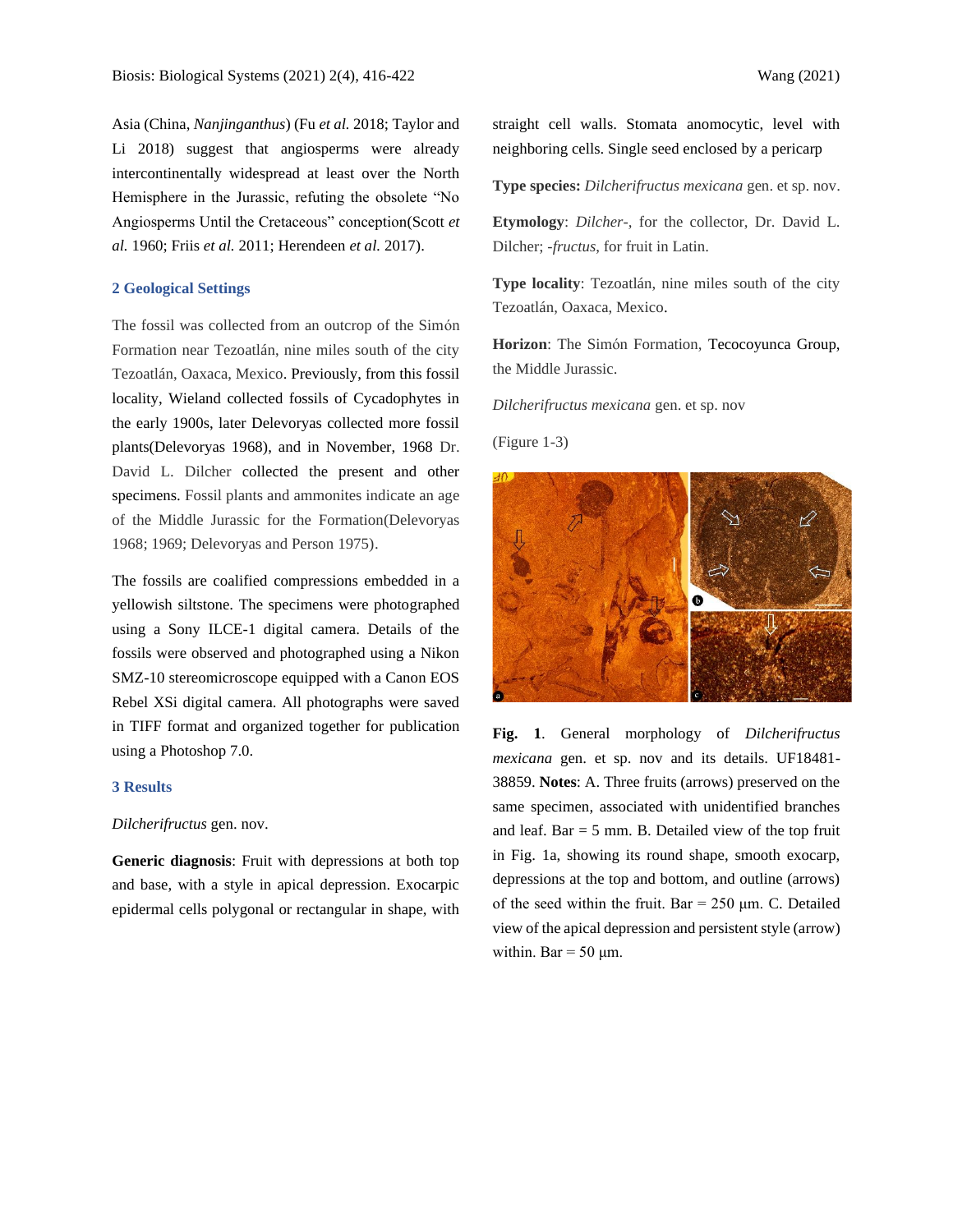

**Fig. 2**. Details of *Dilcherifructus mexicana* gen. et sp. nov. UF18481-38859. **Notes**: A. Another fruit with partially preserved organic material, showing the contrast between the central seed (white arrows) and surrounding pericarp due to their difference in hardness, apical depression, and tip of the seed (black arrow). The apical depression is visible but less obvious in this specimen than in Fig. 1c, due to the missing organic material. Bar = 2 mm. B. Three fruits (arrows) in another region of the same specimen shown in Fig. 1a, associated with an unidentified leaf with parallel venation. Bar = 5 mm. C. A piece of organic material of a fruit, whose cuticular details are shown in Figs. 2d and 2e. Bar = 2 mm. D. Exocarpic cuticle with polygonal or rectangular epidermal cells, straight anticlinal cell walls, and stoma. Bar = 100 μm. E. Detailed view of the anomocytic stoma in Fig. 2d, level with five neighboring epidermal cells. Bar =  $20 \mu m$ .

#### **Specific diagnosis**: as of the genus.

**Description**: The fossils are preserved as coalified compressions embedded in yellowish siltstones (Fig. 1a). There are at least six fruits preserved on the same

specimen (Figs. 1a, 2b). The fruits are round-shaped, with an apical and a basal depressions, 10-13.6 mm long, 10-13 mm wide, including a seed and an enclosing pericarp (Figs. 1a-b, 2a-b, 3a). The pericarp has a smooth surface, 2 mm thick at the bottom, 2.9-3.1 mm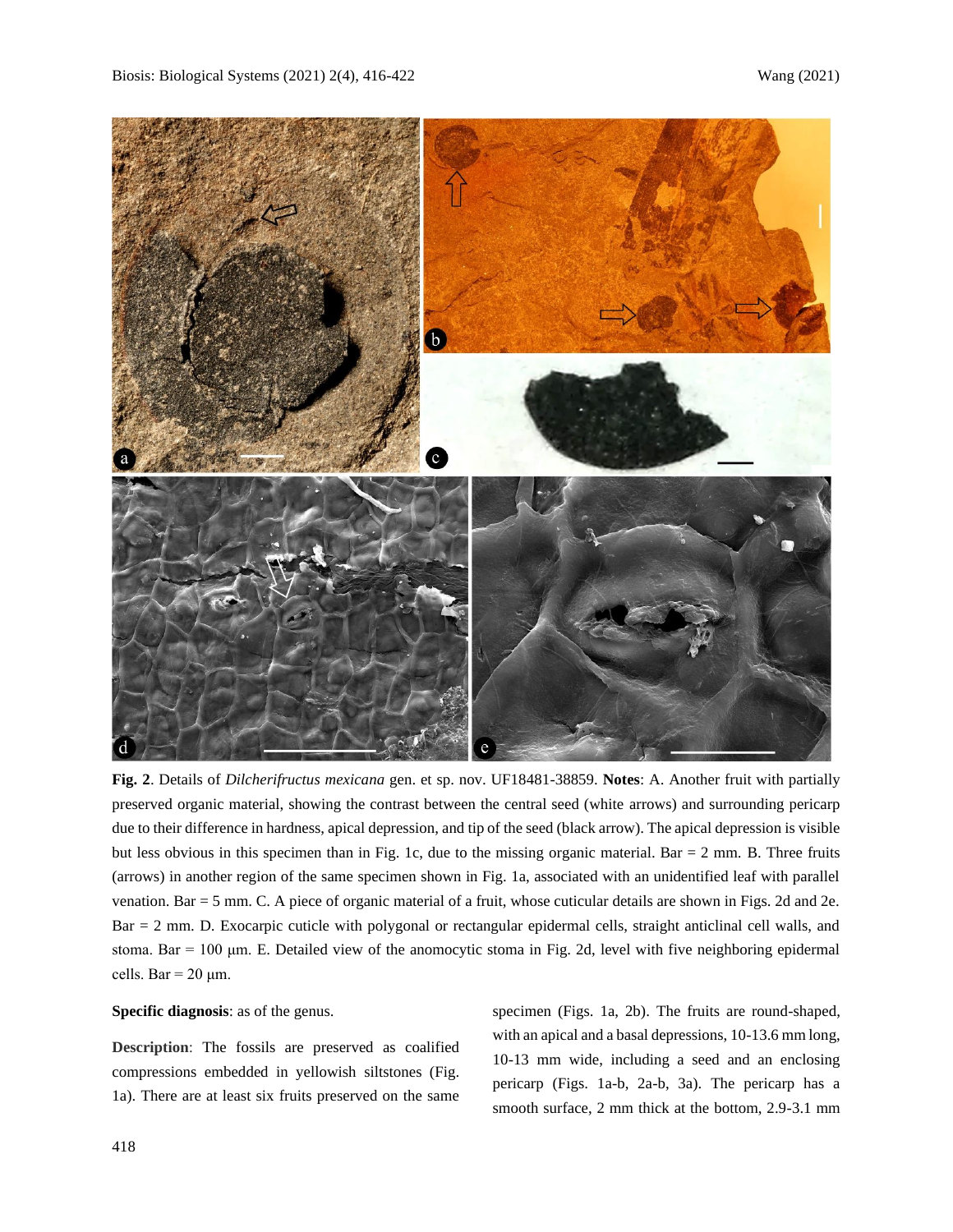thick near the shoulder, 0.9-1.4 mm thick below the apical depression (Figs. 1b, 2a, 3a). The seeds are inside the fruits, round in shape, approximately 8 mm long and 6-9 mm wide (Fig. 1a-b, 2b, 3a). A persistent style 76 μm long and 30 μm wide is in the apical depression (Fig. 1b-c, 3a). Epidermal cells of the exocarp are polygonal or rectangular in shape, 20-60 μm long, 13-38 μm wide (Figs. 2d-e, 3b). Anomocytic stoma is surrounded by approximately five epidermal cells, 36 μm long, 36 μm wide, with a slit 25 μm long, 5.4 μm wide, level with neighboring epidermal cells (Figs. 2d-e, 3b).

**Etymology**: *mexicana,* for Mexico, the country in which the fossil was collected.

**Holotype:** UF18481-38859, deposited in the Florida Museum of Natural History, University of Florida, Gainesville, Florida, USA.

**Remarks:** *Dilcherifructus* is not a homologue of a seed. If *Dilcherifructus* were taken as a seed, less hard seed content enclosed by a hard seed coat should not be visible for an observer. The situation in *Dilcherifructus* (Figs. 1b, 2a) is on the contrary: the inside content is obvious. This observation suggests that the internal body in *Dilcherifructus* is harder than the enclosing layer, a case frequently seen in angiosperm fruits: seeds inside ovary usually are harder than the enclosing fleshy ovarian wall and thus visible when squashed. The distal projection in *Dilcherifructus* is interpreted as a persistent style on the tip of a fruit, as frequently seen in angiosperms. Thus I interpret *Dilcherifructus* as a fruit rather than a seed.

There are unidentified branches and leaf closely associated with *Dilcherifructs*, but they are not physically connected with *Dilcherifructus*. Their biological relationship with *Dilcherifructus* requires further investigation.

There is uncertainty about the form of *Dilcherifructus*. If *Dilcherifructus* were of radial symmetry in the top view, then the apical depression and the persistent style within in Figs. 1b-c and 2a should not be visible. My observation makes it more likely that *Dilcherifructus* is more or less flattened in form. However, this inference is open to debate.



**Fig. 3**. Sketches of *Dilcherifructus mexicana* gen. et sp. Nov. **Notes**: A. Fruit with apical persistent style and enclosed seed (gray in color) inside, drawn after Fig. 1b. B. Anomocytic stoma (gray) and epidermal cells with straight cell walls, drawn after Fig. 2d.

# **4 Discussions**

As angiosperms were frequently thought to be restricted to the Cretaceous and later ages(Scott *et al.* 1960; Friis *et al.* 2011; Herendeen *et al.* 2017), I have to be cautious on the angiospermous affinity of *Dilcherifructus*  because of its Middle Jurassic age. However, the risk of misidentifying another Jurassic angiosperm is reduced when the Early Jurassic age of *Schmeisseria* (Wang *et*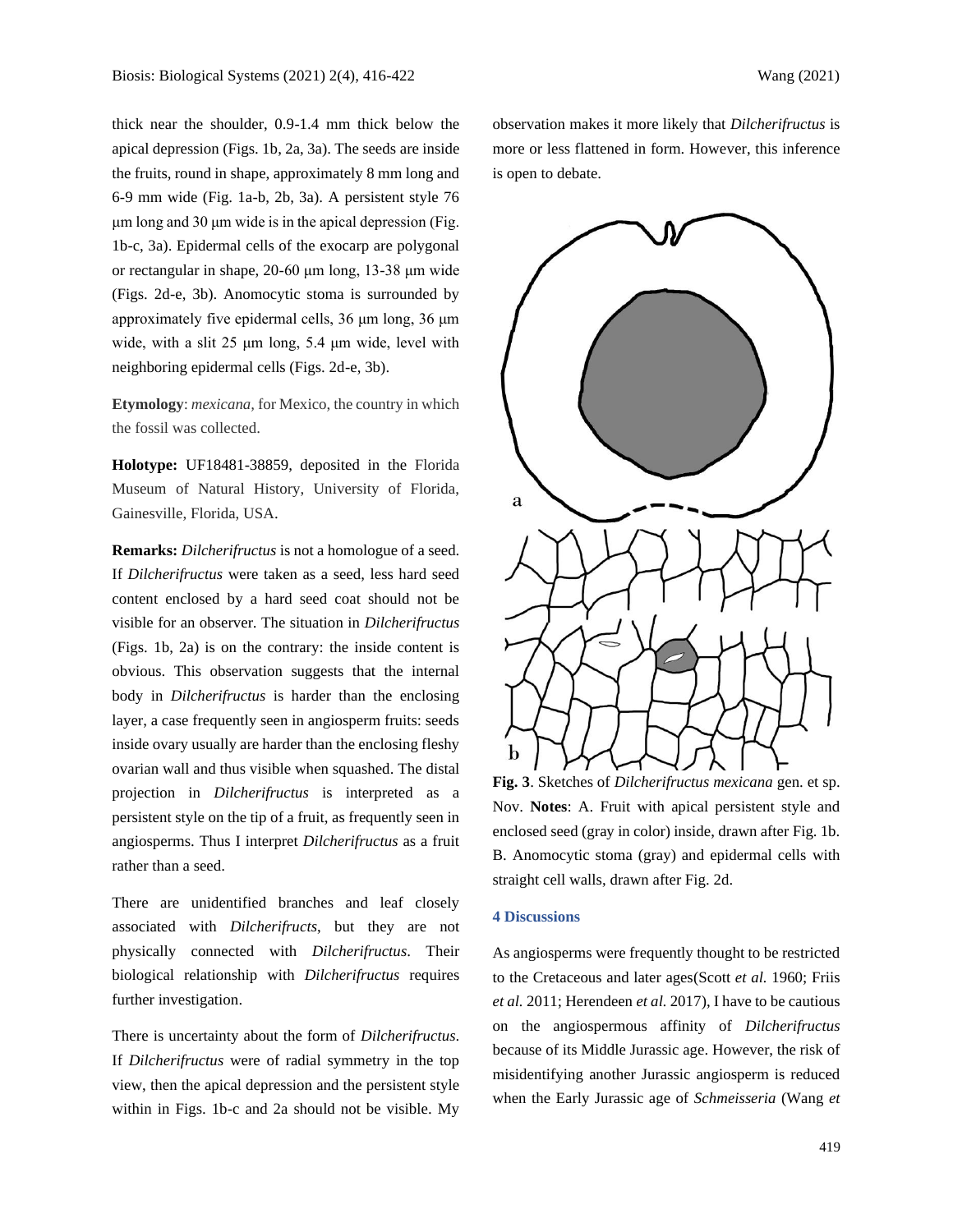*al.* 2007; Wang 2010) and *Nanjinganthus* (Fu *et al.* 2018) is taken into consideration.

Morphology plays an important role in my treatment of *Dilcherifructus*. Among the frequently seen Mesozoic plant groups, including Pentoxylales, Cycadales, Bennettitales, Ginkgoales, Coniferales, and Gnetales, apical projections are seen only in seeds of Bennettitales and Gnetales. Thus, apparently, Pentoxylales, Cycadales, Ginkgoales, and Coniferales are out of the question here. Bennettitales characterized by seeds with micropylar tubes and interspersed among interseminal scales (Wieland 1906; Harris 1941; Foster and Gifford 1974; Stevenson 1990; Biswas and Johri 1997; Rothwell *et al.* 2009) are distinct from *Dilcherifructus* in general morphology, such lack of fleshy peripheral layers, small size and elongated form of seeds surrounded by interseminal scales (Rothwell *et al.* 2009). It is of special interest that *Juniperus oxycedrus* var. *macrocarpa* (Cupressaceae, Coniferales) demonstrates a great resemblance to *Dilcherifructus*, as it has a fleshy layer fully surrounding its three seeds when mature, but there is no apical projection in *Juniperus oxycedrus* var. *macrocarpa*. After the above comparison, it is clear that *Dilcherifructus* does not fall in the morphological scope of any known gymnosperms. Most importantly, the seed fully enclosed by the pericarp (ovarian wall), as suggested by the presence of apical limit of the former ovarian locule and persistent style in *Dilcherifructus* (Figs. 1b, 2a), suggests that the enclosure of ovule is completed most likely before pollination, favoring that *Dilcherifructus* is a *bona fide* angiosperm, as ovule enclosed before pollination is a feature restricted to angiosperms(Tomlinson and Takaso 2002; Wang 2018).

The exocarpic cuticular feature of *Dilcherifructus* further strengthens its angiospermous affinity. Stomata are usually expected on leaves, but they are frequently present on carpel or ovary surface(Paulino *et al.* 2014). In strong contrast to the stomata in gymnosperms, which are usually sunken and with subsidiary cells, the stoma in *Dilcherifructus* is anomocytic and level with neighboring epidermal cells (Figs. 2d-e, 3b). Although similar stomata have been documented in, besides angiosperms, Caytoniales(Barbacka and Boka 2000), the fruit morphology and lack of basal opening in *Dilcherifructus* annihilate any relationship to Caytoniales, leaving only one affinity alternative for *Dilcherifructus*: Angiosperms.

The occurrence of six fruits of *Dilcherifructus* on the same specimen indicates that, at least locally, *Dilcherifructus* was abundant and flourished in the vegetation of Mexico during the Middle Jurassic. Previous reports of various Jurassic angiosperms are restricted to Asia and Europe(Wang *et al.* 2007; Wang 2010; Fu *et al.* 2018; Wang 2018), now the occurrence of *Dilcherifructus* in Mexico, for the first time, expands the distribution of Jurassic angiosperms into North America. It appears that angiosperms were already widespread in the North Hemisphere during the Jurassic, a period well before the widely accepted Cretaceous origin of angiosperms (Friis *et al.* 2011; Herendeen *et al.* 2017).

## **5 Conclusions**

*Dilcherifructus mexicana* gen. et sp. nov is an angiosperm fruit from the Middle Jurassic of Oaxaca, Mexico. The fruit has a persistent style, a seed enclosed by a pericarp, and anomocytic stomata on exocarp. Such a character assemblage implies that *Dilcherifructus* is a *bona fide* angiosperm. This is the currently earliest record of angiosperms in the North America, and its geographical position indicates that angiosperms were already widespread in the North Hemisphere during the Jurassic. This new information prompts a rethinking on the history of angiosperms and related hypotheses.

#### **6 Acknowledgments**

I thank Dr. Prof. David L. Dilcher for collecting the important fossil material five decades ago and his comments on the manuscript, Dr. Hongshan Wang at the Florida Museum of Natural History for help accessing the valuable fossil collection and photographing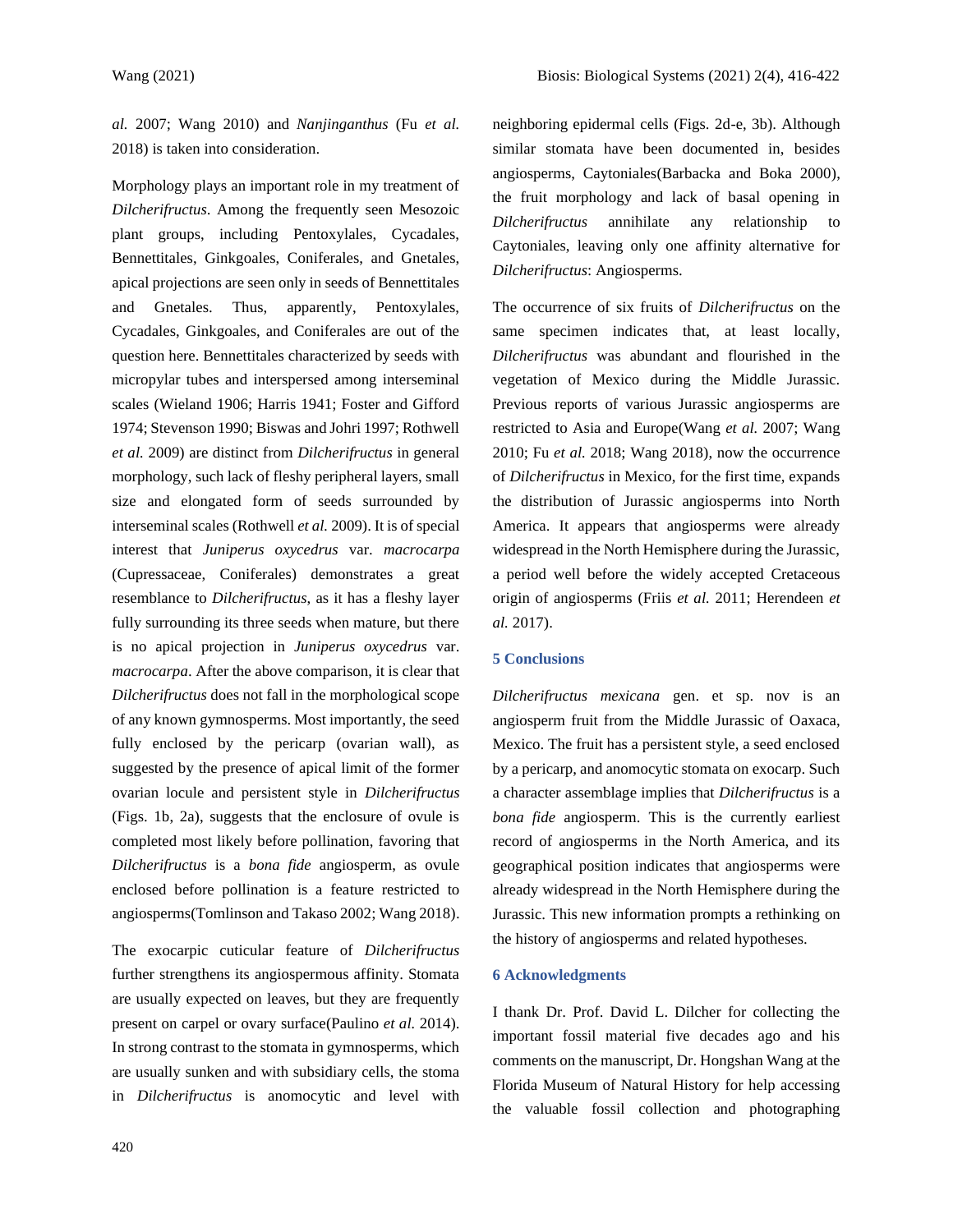specimens, and Dr. Yan Fang for help with SEM. This research was supported by the Strategic Priority Research Program (B) of Chinese Academy of Sciences (Grant No. XDB26000000) and the National Natural Science Foundation of China (41688103, 91514302, 41572046).

## **References**

- Barbacka M, Boka K. 2000. The stomatal ontogeny and structure of the Liassic pteridosperm *Sagenopteris* (Caytoniales) from Hungary. International Journal of Plant Sciences. 161(1):149-157.
- Biswas C, Johri BM. 1997. The gymnosperms Berlin: Springer-Verlag.
- Delevoryas T. 1968. Jurassic paleobotany in Oaxaca. Guidebook of field trip No. 7 of the Geological Society of America 1968 Annual Meeting. Mexico City: Geological of Soceity of America; p. 10-12.
- Delevoryas T. 1969. Glossopterid leaves from the Middle Jurassic of Oaxaca, Mexico. Science. 165:895-896.
- Delevoryas T, Person CP. 1975. *Mexiglossa varia* gen. et sp. nov., a new genus of glossopteroid leaves from the Middle Jurassic of Oaxaca, Mexico. Paläontographica Abt. B. 154:114-120.
- Foster AS, Gifford EM. 1974. Comparative morphology of vascular plants W. H. Freeman and Company.
- Friis EM, Crane PR, Pedersen KR. 2011. The early flowers and angiosperm evolution Cambridge: Cambridge University Press.
- Fu Q, Diez JB, Pole M, Garcia-Avila M, Liu Z-J, Chu H, Hou Y, Yin P, Zhang G-Q, Du K, Wang X. 2018. An unexpected noncarpellate epigynous flower from the Jurassic of China. eLife. 7:e38827.
- Harris TM. 1941. Cones of extinct Cycadales from the

Jurassic rocks of Yorkshire. Philosophical Transaction of Royal Society London. 231:75- 98.

- Herendeen PS, Friis EM, Pedersen KR, Crane PR. 2017. Palaeobotanical redux: revisiting the age of the angiosperms. Nature Plants. 3:17015.
- Paulino JV, Prenner G, Mansano VF, Teixeira SP. 2014. Comparative development of rare cases of a polycarpellate gynoecium in an otherwise Monocarpellate Family, Leguminosae. American Journal of Botany. 101(4):572-586.
- Rothwell GW, Crepet WL, Stockey RA. 2009. Is the anthophyte hypothesis alive and well? New evidence from the reproductive structures of Bennettitales. American Journal of Botany. 96(1):296-322.
- Scott RA, Barghoorn ES, Leopold EB. 1960. How old are the angiosperms? American Journal of Science. 258-A:284-299.
- Stevenson DW. 1990. Morphology and systematics of the Cycadales. Memoirs of the New York Botanical Garden. 57:8-55.
- Taylor DW, Li H. 2018. Paleobotany: Did flowering plants exist in the Jurassic period? eLife. 7:e43421.
- Tomlinson PB, Takaso T. 2002. Seed cone structure in conifers in relation to development and pollination: a biological approach. Canadian Journal of Botany. 80(12):1250-1273.
- Wang X. 2010. *Schmeissneria*: An angiosperm from the Early Jurassic. Journal of Systematics and Evolution. 48(5):326-335.
- Wang X. 2018. The Dawn Angiosperms Cham, Switzerland: Springer.
- Wang X, Duan S, Geng B, Cui J, Yang Y. 2007. *Schmeissneria*: A missing link to angiosperms? BMC Evolutionary Biology. 7:14.
- Wieland GR. 1906. American fossil cycads Washington D.C.: The Wilkens Sheiry Printing Co.